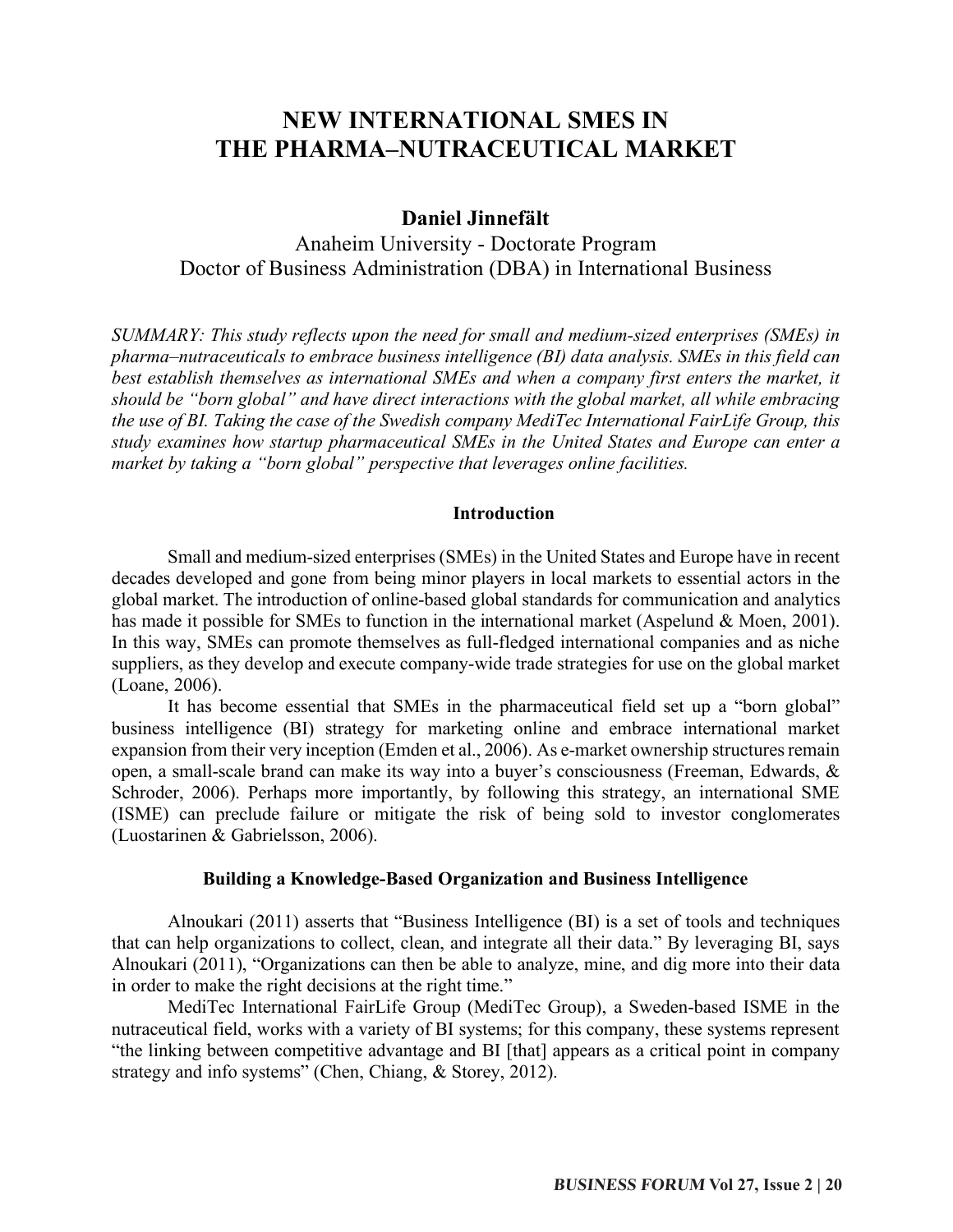To optimize its BI management, MediTec Group makes a point of minimizing its number of stakeholders. BI supports business management by optimizing client relationships, controlling business ventures, and informing strategic decision-making wherever BI applications can be used in order to maintain distinct operations and leverage BI data usage (Negash, 2004).

Corporations use BI as a means of providing calculable and accurate data that will inform strategic decision-making, based on pressures seen in the business environment (Lönnqvist  $\&$ Pirttimäki, 2006); various technologies and methods are used to understand company data and drive interactions between company partners and in-house divisions. Among those divisions, MediTec Group undertakes design collaboration with regard to business analysis work and analysis strategies involving suppliers and third-party partners; it also makes use of various inhouse MediTec Group analytical results (Parenteau et al., 2016).

# **Building a Competitive Advantage**

A competitive advantage derives from various resources and capacities that put a company in a position of performing better, relative to its competitors, in a specific market. To compete in international markets, transnational companies like MediTec Group need to enhance themselves in terms of three factors that can give a company a competitive advantage in the global market: a company and its products must be of value; the products are preferably unique; and the products are not easily copied or substituted, which allows them to withstand pressure from other companies and brands (Barney, 1991; Collis, 1991). These values and unique resources can bestow upon a company competitive advantages and serve as core competencies (Prahalad & Hamel, 1990), dynamic capabilities (Eisenhardt & Martin, 2000), and strategic assets (Amit & Shoemaker, 1993).

International companies continuously enforce strategies by which they can better position themselves and their products to create stronger fundamentals for expansion. In line with international organization theory, they may encourage—through the use of better BI—inter- and/or intra-organizational cooperation to achieve this advantage (Child, Faulkner, & Tallman, 2005).

MediTec Group creates its core products by leveraging raw and unique in-house materials; doing so constitutes a company advantage. Furthermore, MediTec Group has in recent years worked towards the creation of a competitive advantage in the form of reorganizing the company structure so as to site locations in countries and regions that have a distinct importance for the company. This reconstruction management, as part of an in-house international marketing strategy, can create an appropriate presence in multiple areas to build business environments where the company is active. For example, MediTec Group has opted to site its headquarters (HQ) in Dubai instead of Sweden (as was previously the case) because much of MediTec Group's business takes place in the Middle East, Africa, and Asia. The Dubai area is central to MediTec Group's business and is an international hub for BI management.

Dubai has in 20 years grown from a figurative "business desert" to a universal center for international trade; this has occurred on the basis of its cost-based logistical advantages, which foster a business environment in which companies can set up a central trade node for transnational business. MediTec Group maintains full ownership of its business in the free zones and this offers the company the highest standards of infrastructure and business environment. It also gives MediTec Group a competitive advantage, as 90% of trade in the United Arab Emirates comes from international business (MENA, 2017).

In MediTec Group, the introduction of marketing and sales efforts in the East Africa subsidiary has increased the need for the company to build a knowledge base to elevate its BI. This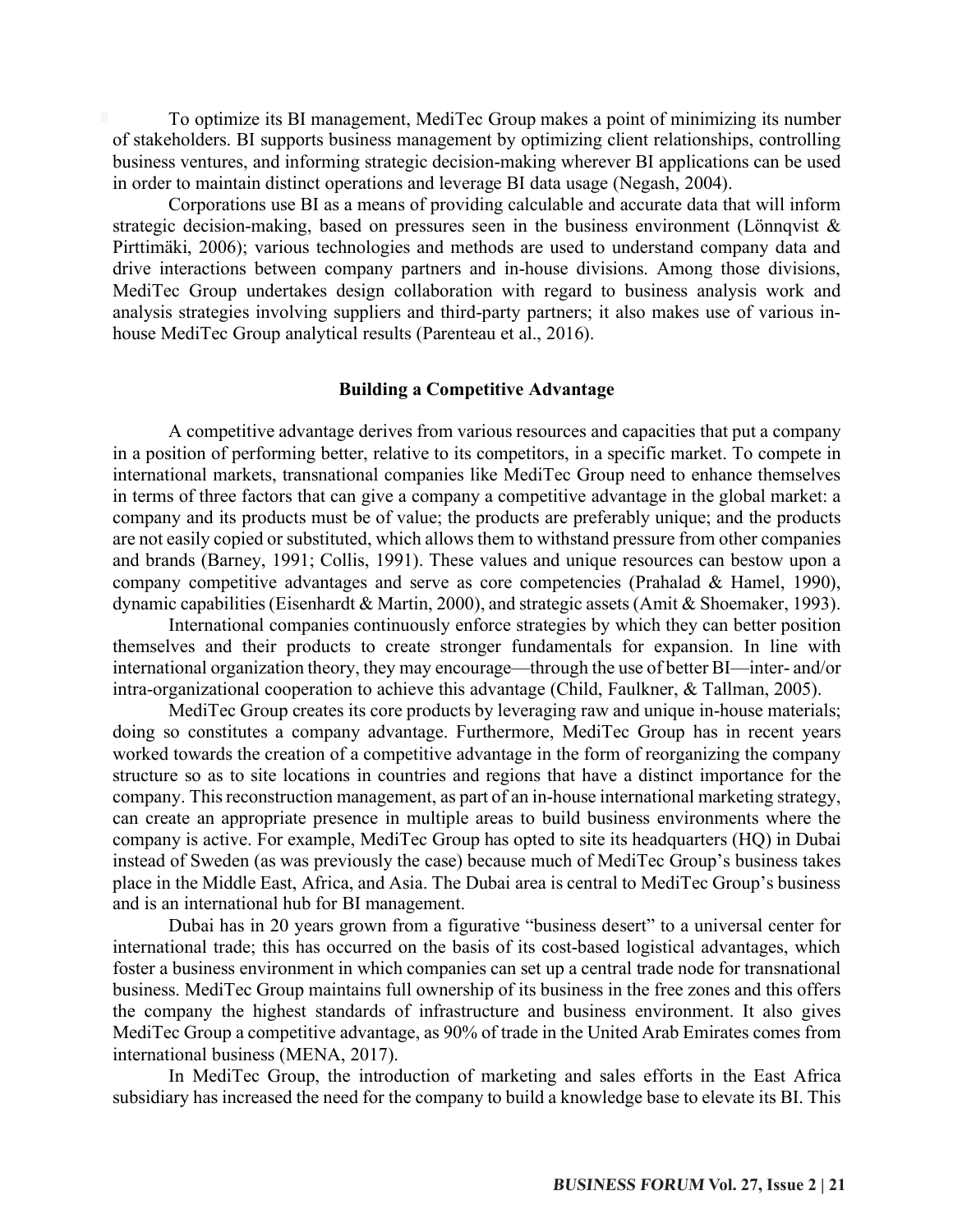BI will, in particular, relate to marketing efforts in the region but also aim to interlink with the HQ's manufacturing, logistics, and research and development (R&D) efforts with respect to the company's products to support them as well.

MediTec Group realizes that integrated intelligence on the business and the overall market from the perspective of a manufacturer derives from the knowledge base that the company collects from on-the-ground sales and marketing input. For this reason, MediTec Group has established the use of strict planning and reporting tools that capture general opinions on their products; the company also captures product responses from doctors, pharmacists, and end users. In this way, the company has been able to form an overall understanding of the market response from crucial opinion leaders, as well as responses from the market and reactions to sales initiatives.

MediTec Group has, based on these data, built a knowledge-based response system geared towards company-wide organizational improvement. This system has undergone constant development since September 2017, which has occurred in three distinct stages. In the first stage, the company used data to discover ways in which it could support marketing personnel on how to best expand into the existing market and reach virgin market segments. In the second stage, the company established new raw-material and production sites to accommodate needs anticipated by interpreting BI data. In the third stage, the company reconstructed its international organizational presence and set up its HQ in Dubai to synchronize BI management and establish better strategies by which it can support future logistics and company decision-making.

# **A Competitive Advantage: Cultural Differences In Meditec Group Global Markets**

As much as cultural differences in various markets do not hinder MediTec Group as it evolves, it is most challenging to understand how to leverage intercultural business aspects to perform better as a company (Hofstede, 2002). On this point, MediTec Group understands that by approaching other cultures with humility and great respect, many problems that could otherwise arise can be handled and translated into market growth.

#### **Building a Knowledge-Based Organization and Business Intelligence**

MediTec Group is undertaking business performance management through the use of analytics and data mining (i.e., through the processing of records used primarily in in-house marketing and sales efforts). The on-the-ground sales teams of MediTec Group's subsidiaries use these data in tandem with rigid weekly planning formats and daily reporting structures. From these data, the company extracts statistics that are used to develop effective sales-oriented interactions with marketing and manufacturing divisions; these statistics are also used in in-house communications. These data are supplemented with datasets drawn from Amazon Analytics, Akida, Power BI, Google Analytics, and local stakeholders.

#### **Setting Up Global Business Intelligence**

To better establish its presence among local daughter companies and distribution partners, MediTec Group exercises polycentric management with the intention of creating a global environment in which BI stakeholders can interact and find common ground in optimizing interactions within the global BI team (GBIT). The company's R&D and manufacturing teams practice an ethnocentric strategy to minimize the risk of competitors learning in-house product and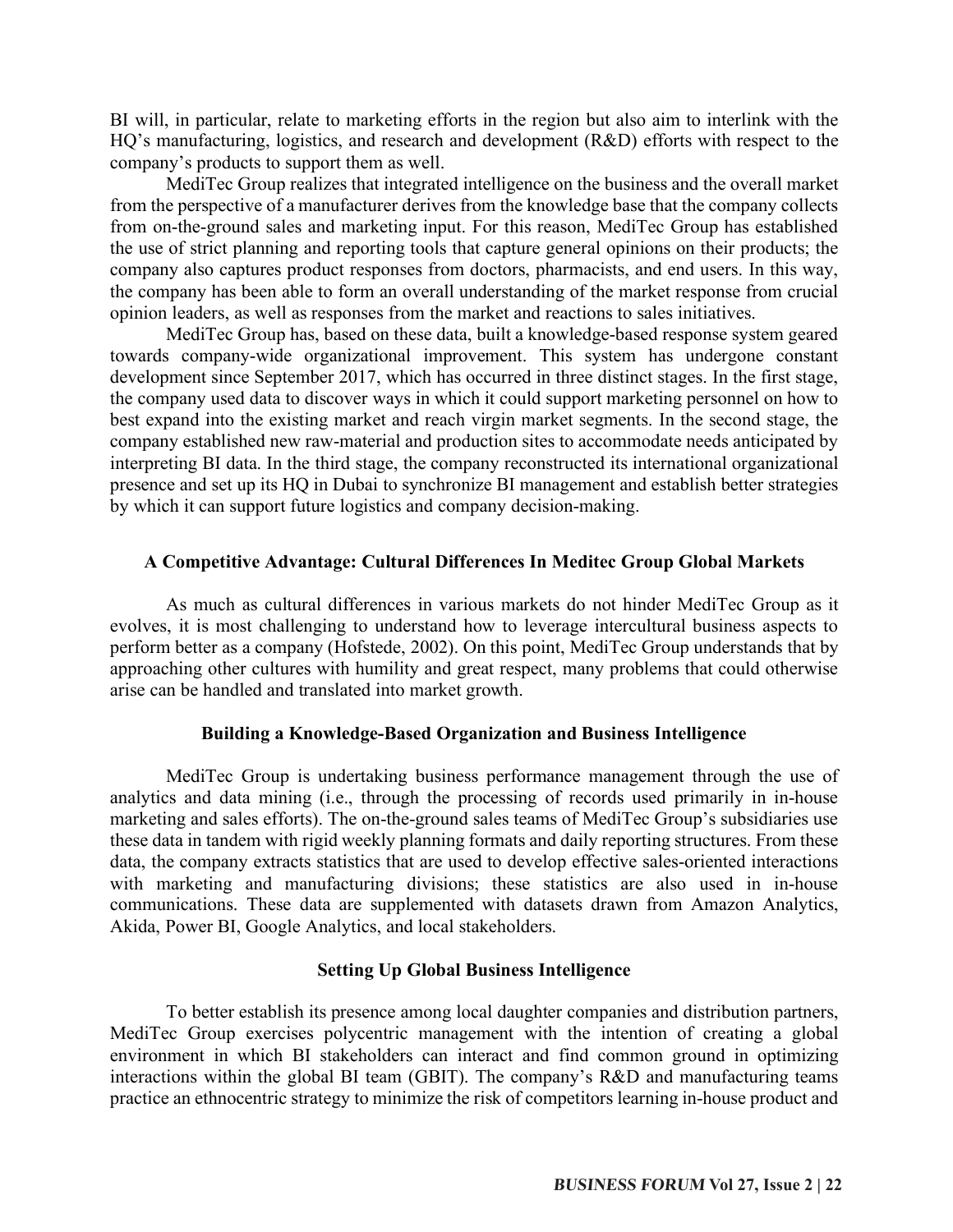manufacturing secrets. The company's GBIT, meanwhile, takes a geocentric approach to consciously optimize all parts of the company architecture and develop a more finely structured transnational BI management system (Korbin, 1994). In choosing candidates for a virtual BI management team, companies need to address cross-cultural issues and hire self-initiated people with good mental stability, empathy, and the ability to handle cultural discrepancies while holding a global mindset (Hill, 2016).

Establishing links among between the various parts of a company (i.e., R&D, manufacturing, international marketing, regional marketing, daughter companies, local production, and marketing efforts) is crucial in developing a global strategy that involves executive management (Daily, Certo, & Dalton, 2000).

To continuously educate itself, the GBIT uses Black and Mendenhall's (1990) threedimensional typology to elevate cross-cultural competencies. The GBIT embraces both practical and theoretical training for expatriate management, which supports openness to new experiences and the development of the stable mindset needed to optimize BI management competencies (Leiba-O'Sullivan, 1999). Furthermore, training enhances previous cross-cultural work experiences, which may translate into certain desirable traits, such as cultural flexibility, less ethnocentrism, and a tolerance for ambiguity. These qualities form a stable foundation for an individual in performing well within a transnational group setting as a BI leader (Caligiuri  $\&$ Tariqueb, 2012).

#### **Internet Trade and E-Commerce**

International trading facilitated by better logistics and communications—in addition to global marketing via websites, email lists, and social media—has revolutionized ISME capabilities and capacity. The result has been better-functioning businesses that operate and succeed in the global market (Luostarinen & Gabrielsson, 2006). In the past 10 years, internet trade has taken a formidable position in international trade; this has been especially the case in China and the United States but internet trade is also growing elsewhere. People prefer to have goods sent directly to their home, as this allows them to conserve the energy they would otherwise spend in collecting products in a shop and transporting it home. The new understanding that shopping is something that can be done online and not in bricks-and-mortar shops is growing among the general public to the extent that e-commerce now represents about 10% of all retail sales in the United States and Europe (IPC, 2017). For an ISME to take part in the international market and secure its role in future trade routes, it must consider crafting and adhering to a strategy that considers the best approaches to online sales (i.e., e-commerce). There is a plethora of ways in which pharma– nutraceutical ISMEs can partake in e-commerce but they must choose ways from which they will benefit in the long term. The MediTec Group leverages data from Akida, Google Analytics, and Power BI software to analyze the status quo and set up strategies by which it can make further improvements in its current-day markets; in this way, it can also improve its performance in terms of expanding to new markets.

#### **International E-Commerce**

Creating solutions with regard to ISMEs' e-commerce BI strategies—and for introducing new product sales—is challenged by differentiation in data inflows from local markets characterized by a variety of business cultures. Frequently, when setting up a company homepage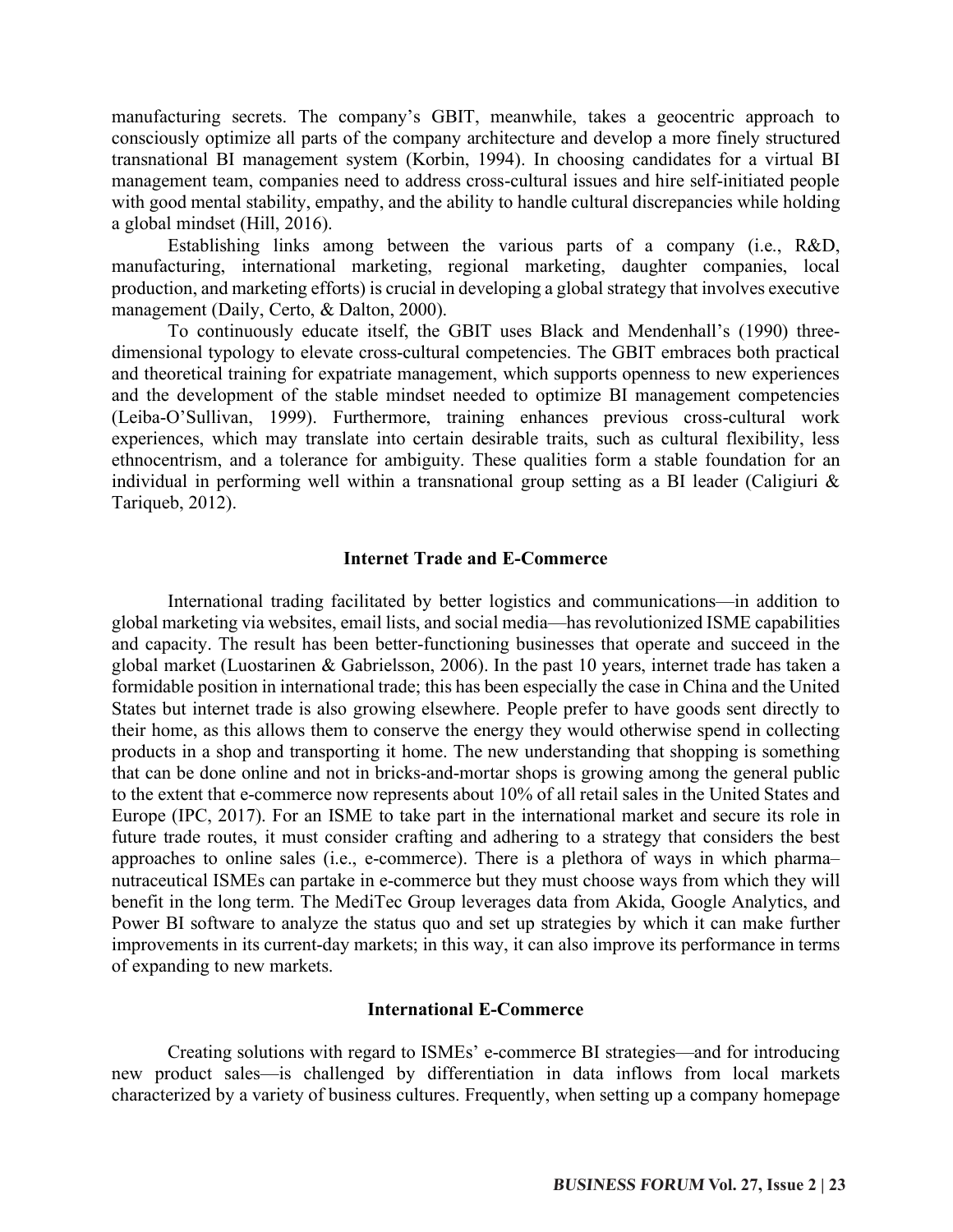for e-trade purposes, higher costs often accrue with the introduction of products to local ecommerce markets or with price discriminations among various markets.

The solution promoted in this paper relates to e-commerce business analysis and sales in the context of an international e-commerce marketplace. By using an international trading platform, the marketing efforts already managed through an ISME's marketing strategy (through, for example, a global homepage, email lists, and regular updated social media postings) are enforced by commercializing the products through a distributor devoted specifically to international e-commerce. There are numerous e-commerce marketplace platforms but ISMEs in the pharma–nutraceutical field tend to opt for a marketplace that discriminates among markets in terms of both pricing and market approach; the ability to do so is essential to adaptive market differentiation.

## **Conclusion**

The current study examined how startup pharmaceutical small and medium-sized enterprises (SMEs) in the United States and Europe can enter a market while taking a "born global" perspective—namely, by focusing on enhanced communication capacities, online logistics and marketing proficiencies, email lists, and social media.

Furthermore, this study highlighted that pharma–nutraceutical international SMEs (ISMEs) must consider the capacity of e-commerce business analysis management and adapt a BI strategy by which they can react to market responses and generate market growth in the future.

This study also examined business analysis in e-commerce and proposed that the use of business analytics in the e-commerce platform be considered a solution by which to offset the comparative disadvantages of being a new and minor player entering the market. This is especially the case for ISMEs, which can involve both in-house subsidiaries and distribution partners when reaching a fuller understanding of markets and how to integrate upcoming e-business market capacities.

The assertion is that ISMEs build competitive advantages by forming a global company BI structure that features cultural competence teams and by positioning the headquarters in an area that supports long-term strategies, which, in turn, support decision-making needed to make the company competitive.

The final recommendation is that smaller companies in the pharma–nutraceutical field set up a global strategy from the start based on marketing and sales networks that are fundamentally integrated. These networks can be integrated through business analysis management and transplanted into internet marketing and trade that support traditional sales networks (i.e., through distributors and in-house marketing) to build up company BI on a global scale.

#### **References**

- Amit, R., & Shoemaker, P. J. H. (1993). Strategic assets and organizational rent. *Strategic Management Journal, 13*(1), 33–46.
- Alnoukari, M. (2011). Business intelligence and agile methodologies for knowledge-based organizations: Cross-disciplinary applications. *CEPIS UPGRADE, 12,* 56–59.
- Aspelund, A., & Moen, O. (2001). A generation perspective on small firms' internationalization –from traditional exporters and flexible specialists to born globals. In C. Axinn and P.
- Barney, J. B. (1991). Firm resources and sustained competitive advantage. *Journal of*